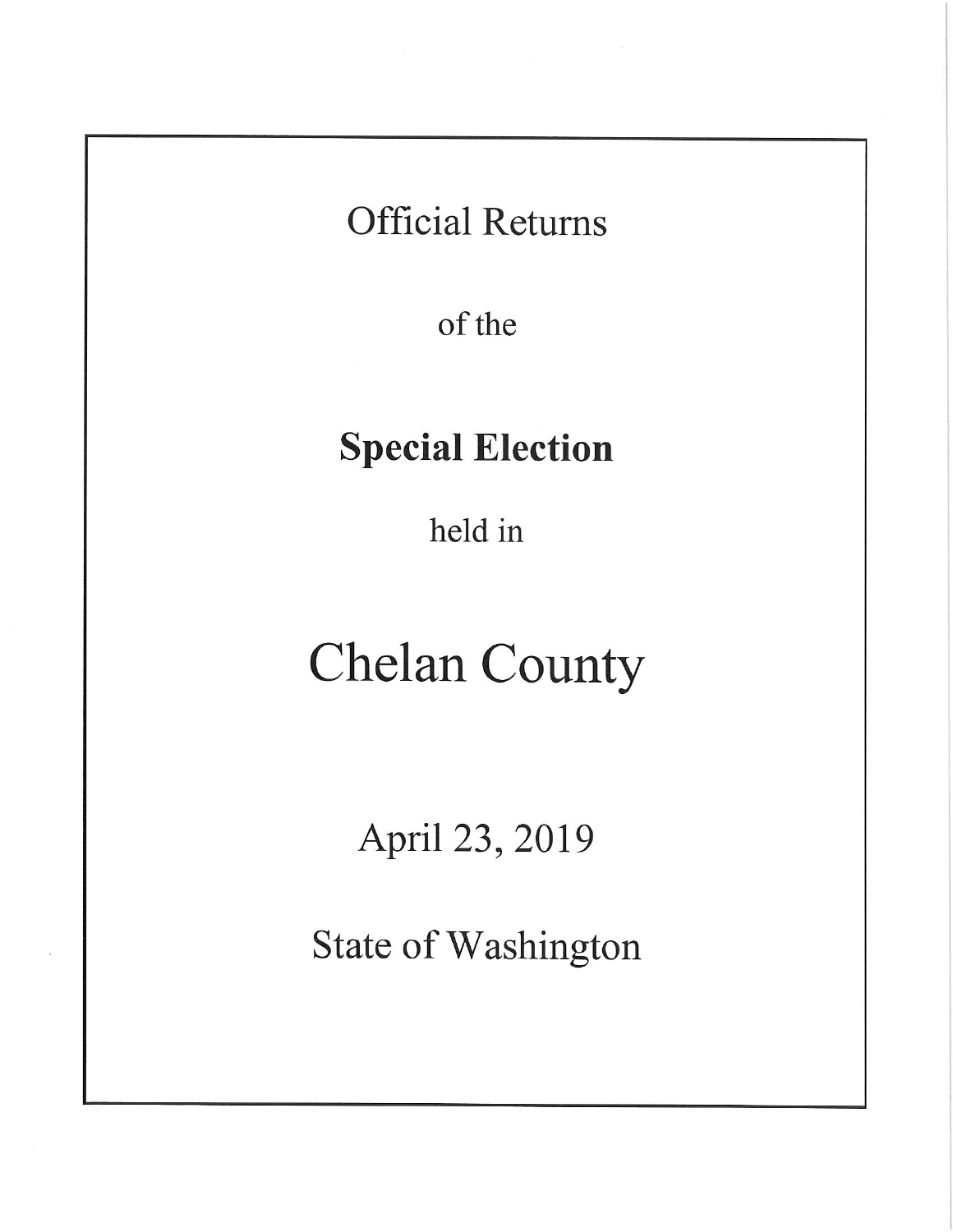### Oath of County Auditor or Supervisor of Elections

**STATE OF WASHINGTON** 

 $\lambda$  $)$  ss.  $\mathcal{E}$ 

### **COUNTY OF CHELAN**

I solemnly swear that the returns of the Special Election held on April 23, 2019 in Chelan County, State of Washington, have been in no way altered and that they are the same as when they were deposited in my office.

| County Auditor                                       |
|------------------------------------------------------|
| Subscribed and sworn to me this 3rd day of May, 2019 |
|                                                      |
| Chairman, County Legislative Authority               |

### **Certification of the Canvassing Board**

| STATE OF WASHINGTON     |       |
|-------------------------|-------|
|                         | ) SS. |
| <b>COUNTY OF CHELAN</b> |       |

The undersigned officers designated by law as constituting the Canvassing Board for the County of Chelan, State of Washington, hereby certify that this is a full, true and correct copy of the Abstract of Votes including the cumulative results, precinct results, and a reconciliation report of votes cast at the Special Election held on April 23, 2019, in Chelan County, State of Washington, and that the following are the true and reconciled numbers of voters and votes counted.

Witness our hands and official seal this 3rd day of May, 2019

County Auditor **County Legislative Authority** 

County Deputy Prosecuting Attorney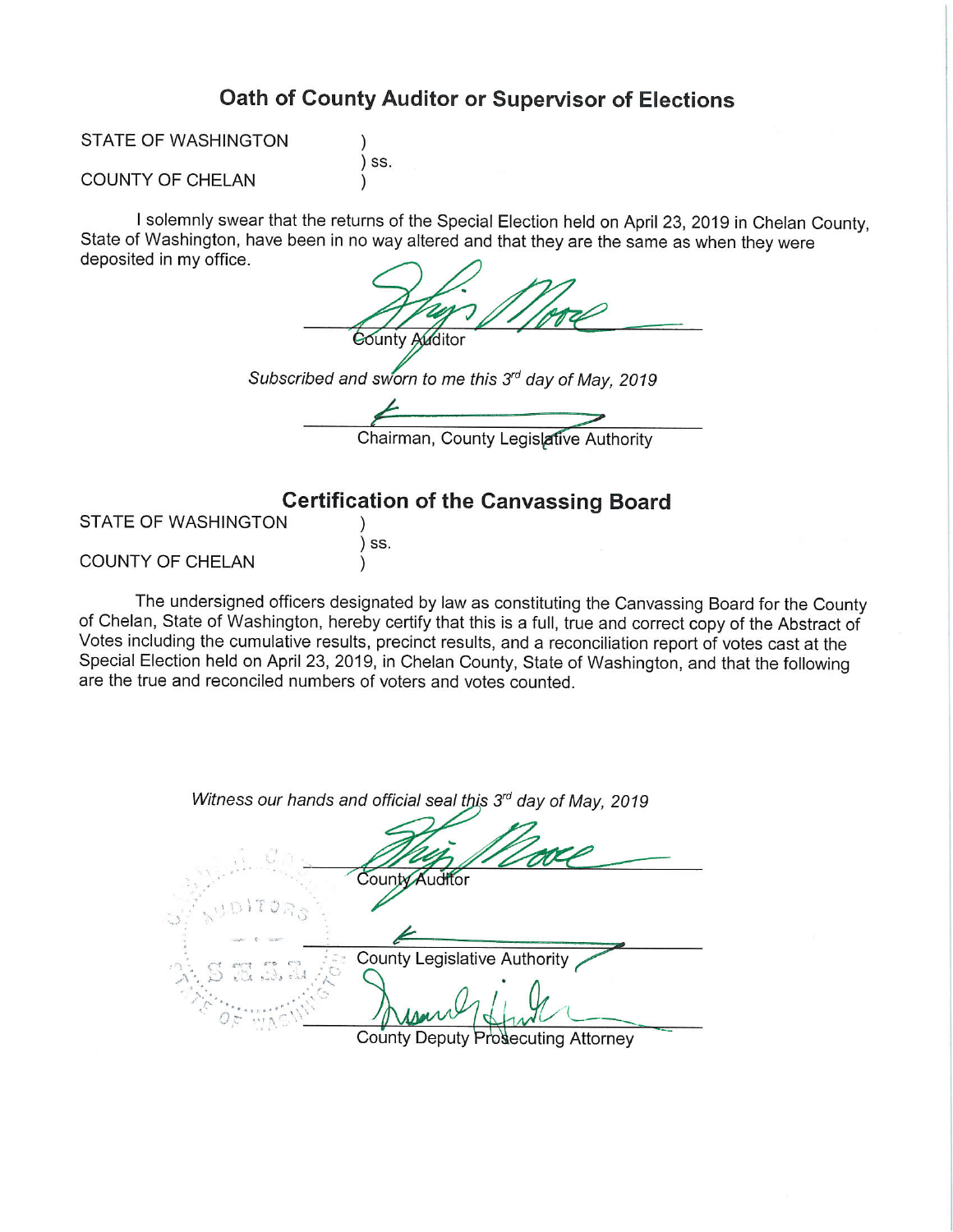## Chelan County Auditor

Chelan April 23, 2019

Reconciliation Form

### General information<br>County name

County name 4,543 Active registered voters Election date 223 Inactive registered voters

Category Reconciliation (detailed accounting of ballots)

|                                                | <b>Issued</b>                           |                                                              |                                                  |                                                     | <b>Ballots Not Counted</b> |                                                       |  |
|------------------------------------------------|-----------------------------------------|--------------------------------------------------------------|--------------------------------------------------|-----------------------------------------------------|----------------------------|-------------------------------------------------------|--|
|                                                | (number of<br>voters issued<br>ballots) | <b>Ballots Received</b><br>(envelopes containing<br>ballots) | <b>Ballots Accepted</b><br>(Counted / Tabulated) | <b>Ballots</b><br>forwarded to<br>other<br>counties | <b>Ballots Rejected</b>    | <b>Discrepancy</b><br>(If zero, category<br>balances) |  |
| <b>UOCAVA</b>                                  | 45                                      |                                                              |                                                  | N/A                                                 | $\mathbf{0}$               | $\Omega$                                              |  |
| Federal write-in                               | N/A                                     | 0                                                            | $\mathbf{0}$                                     | N/A                                                 | $\mathbf{0}$               | $\Omega$                                              |  |
| Provisional                                    | $\Omega$                                | 0                                                            | $\Omega$                                         | $\mathbf{0}$                                        | $\Omega$                   | $\Omega$                                              |  |
| <b>DRES</b>                                    | $\Omega$                                | 0                                                            | $\mathbf 0$                                      | N/A                                                 | $\mathbf{0}$               | $\Omega$                                              |  |
| All voters not reported in<br>above categories | 4,513                                   | 2,611                                                        | 2,591                                            | $\mathbf{0}$                                        | 20                         | $\Omega$                                              |  |
| Total for all voter categories                 | 4,558                                   | 2,618                                                        | 2,598                                            | $\mathbf{0}$                                        | 20                         | $\mathbf{0}$                                          |  |

#### Summary

Reconciliation

| Discrepancy                                        | 0           |                                    |
|----------------------------------------------------|-------------|------------------------------------|
| <b>Total valid ballots</b>                         | 2,598       | Non-UOCAVA returned                |
| Voters not credited in EMS (examples: FWAB or ACP) | 0           | Deposited at staffed, u<br>centers |
| Credited envelopes without ballots                 | 0           | Fax                                |
| Credited voters in FMS                             | 2,598       | Email                              |
| Voters credited to ballots counted                 |             | <b>Return method</b>               |
|                                                    |             | Rejected                           |
| <b>Discrepancy</b>                                 | $\mathbf 0$ | Counted                            |
| <b>Ballots Not Counted</b>                         | 20          | Returned                           |
| <b>Ballots Accepted</b>                            | 2,598       | <b>Issued</b>                      |
| <b>Ballots Received</b>                            | 2.618       | Requested                          |
| <b>Overall Ballot Reconciliation</b>               |             | <b>Replacement Ballots</b>         |

**Category discrepancy explanation**

#### Additional Information

| <b>Overall Ballot Reconciliation</b>               |              | <b>Replacement Ballots</b>                                          |             |
|----------------------------------------------------|--------------|---------------------------------------------------------------------|-------------|
| <b>Ballots Received</b>                            | 2,618        | Requested                                                           | 24          |
| <b>Ballots Accepted</b>                            | 2,598        | Issued                                                              | 24          |
| <b>Ballots Not Counted</b>                         | 20           | Returned                                                            | 17          |
| <b>Discrepancy</b>                                 | $\mathbf{0}$ | Counted                                                             | 17          |
|                                                    |              | Rejected                                                            | $\circ$     |
| <b>Voters credited to ballots counted</b>          |              | <b>Return method</b>                                                |             |
| <b>Credited voters in EMS</b>                      | 2,598        | Email                                                               | 0           |
| Credited envelopes without ballots                 | $\Omega$     | Fax                                                                 | $\Omega$    |
| Voters not credited in EMS (examples: FWAB or ACP) | 0            | Deposited at staffed, unstaffed deposit sites and voting<br>centers | $\circ$     |
| <b>Total valid ballots</b>                         | 2,598        | Non-UOCAVA returned by Fax or Email                                 | $\mathbf 0$ |
| Discrepancy                                        | 0            |                                                                     |             |
|                                                    |              | Generation method                                                   |             |
|                                                    |              | <b>MyBallot</b>                                                     | 0           |
|                                                    |              | Other online programs                                               |             |
|                                                    |              | PDF originating from county                                         | $\Omega$    |
|                                                    |              | Non-UOCAVA ballots issued electronically                            |             |
|                                                    |              | AutoMark <sup>®</sup>                                               |             |
|                                                    |              | Estimated number of AutoMark <sup>®</sup> voters                    | 0           |

Registered voters eligible to participate

**EMS discrepancy explanation**

Report prepared by: Stephanie Wilder

Contact number: 509-667-6806

Date: May 3, 2019

Rev 2.43 (11/27/2018)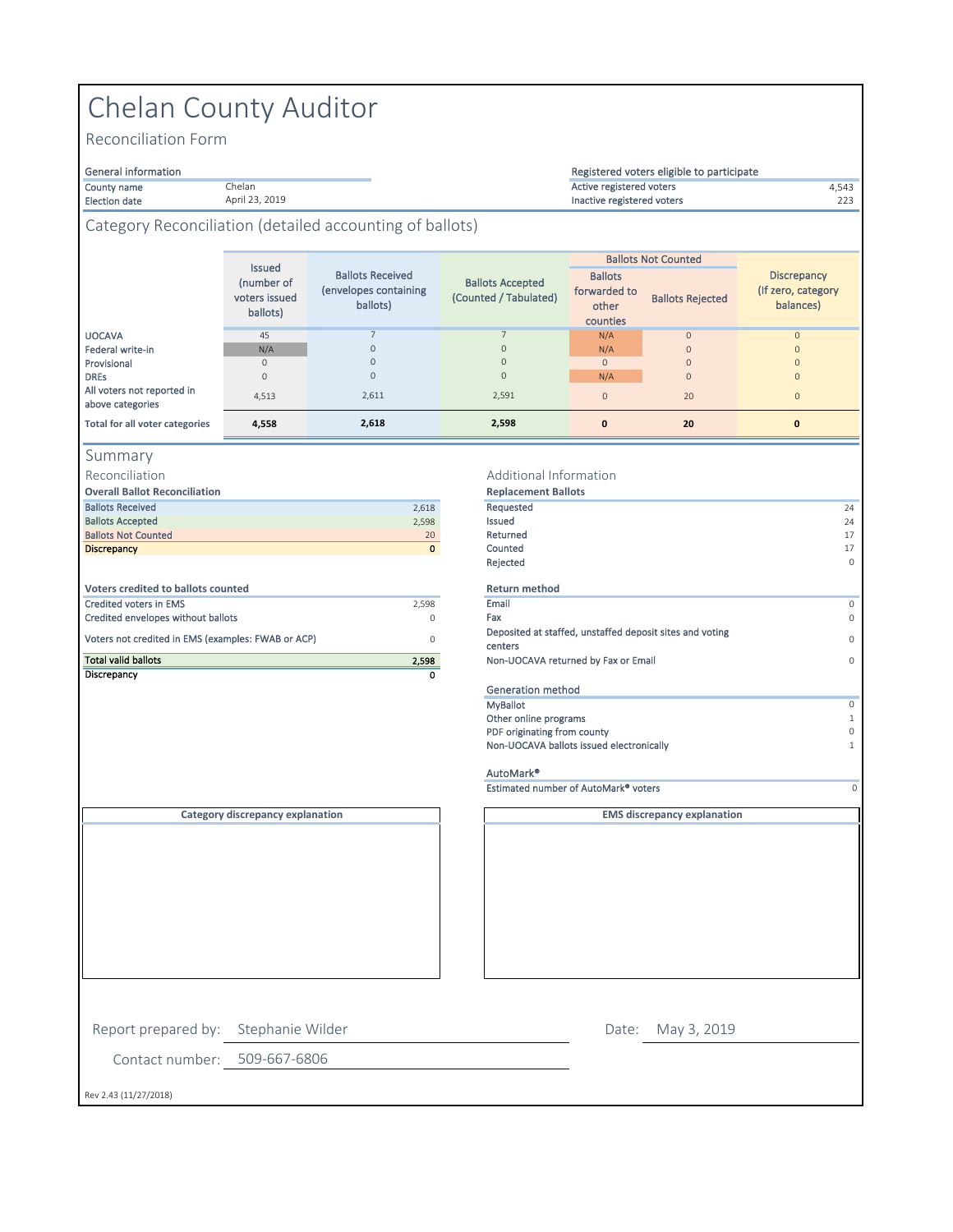| <b>Cumulative Results</b>       |            | <b>Chelan County, Washington</b> | <b>Official results</b>  |  |  |
|---------------------------------|------------|----------------------------------|--------------------------|--|--|
|                                 |            |                                  | <b>Registered Voters</b> |  |  |
| April 23, 2019 Special Election |            | Special Election                 | 2598 of 4543 = 57.19 %   |  |  |
| Run Time                        | 9:45 AM    |                                  | Precincts Reporting      |  |  |
| Run Date                        | 05/03/2019 | 4/23/2019                        | 0 of 9 = $0.00\%$        |  |  |
|                                 |            | Page 1 of 1                      |                          |  |  |

### **Lake Chelan School District No. 129 - PROPOSITION 1**

| <b>Choice</b> | Party       | <b>Absentee Voting</b> |          |      | <b>Early Voting</b> |   | <b>Election Day</b><br><b>Voting</b> |          | <b>Total</b> |
|---------------|-------------|------------------------|----------|------|---------------------|---|--------------------------------------|----------|--------------|
| Approved      |             | 0                      | $0.00\%$ | 1148 | 44.36%              | 0 | $0.00\%$                             | 1148     | 44.36%       |
| Rejected      |             | $\mathbf{0}$           | 0.00%    | 1440 | 55.64%              | 0 | 0.00%                                | 1440     | 55.64%       |
|               | Cast Votes: | $\mathbf 0$            | $0.00\%$ | 2588 | 100.00%             | 0 | $0.00\%$                             | 2588     | 100.00%      |
|               | Undervotes: | 0                      |          |      |                     | 0 |                                      |          |              |
|               | Overvotes:  | $\mathbf 0$            |          | 0    |                     | 0 |                                      | $\theta$ |              |
|               |             |                        |          |      |                     |   |                                      |          |              |

### **Pateros School District No. 122-70J - PROPOSITION 1**

| Choice    | Party       | <b>Absentee Voting</b> |          |   | <b>Early Voting</b> | <b>Election Day</b> | <b>Voting</b> |                | <b>Total</b> |
|-----------|-------------|------------------------|----------|---|---------------------|---------------------|---------------|----------------|--------------|
| LEVY  YES |             | $\Omega$               | $0.00\%$ | 5 | 55.56%              | $\mathbf 0$         | 0.00%         | 5              | 55.56%       |
| LEVY  NO  |             | $\overline{0}$         | 0.00%    | 4 | 44.44%              | $\mathbf{0}$        | 0.00%         | $\overline{4}$ | 44.44%       |
|           | Cast Votes: | $\mathbf 0$            | $0.00\%$ | 9 | 100.00%             | $\mathbf 0$         | $0.00\%$      | 9              | 100.00%      |
|           | Undervotes: | 0                      |          | 0 |                     | 0                   |               | $\overline{0}$ |              |
|           | Overvotes:  | 0                      |          | 0 |                     | $\mathbf 0$         |               | $\overline{0}$ |              |
|           |             |                        |          |   |                     |                     |               |                |              |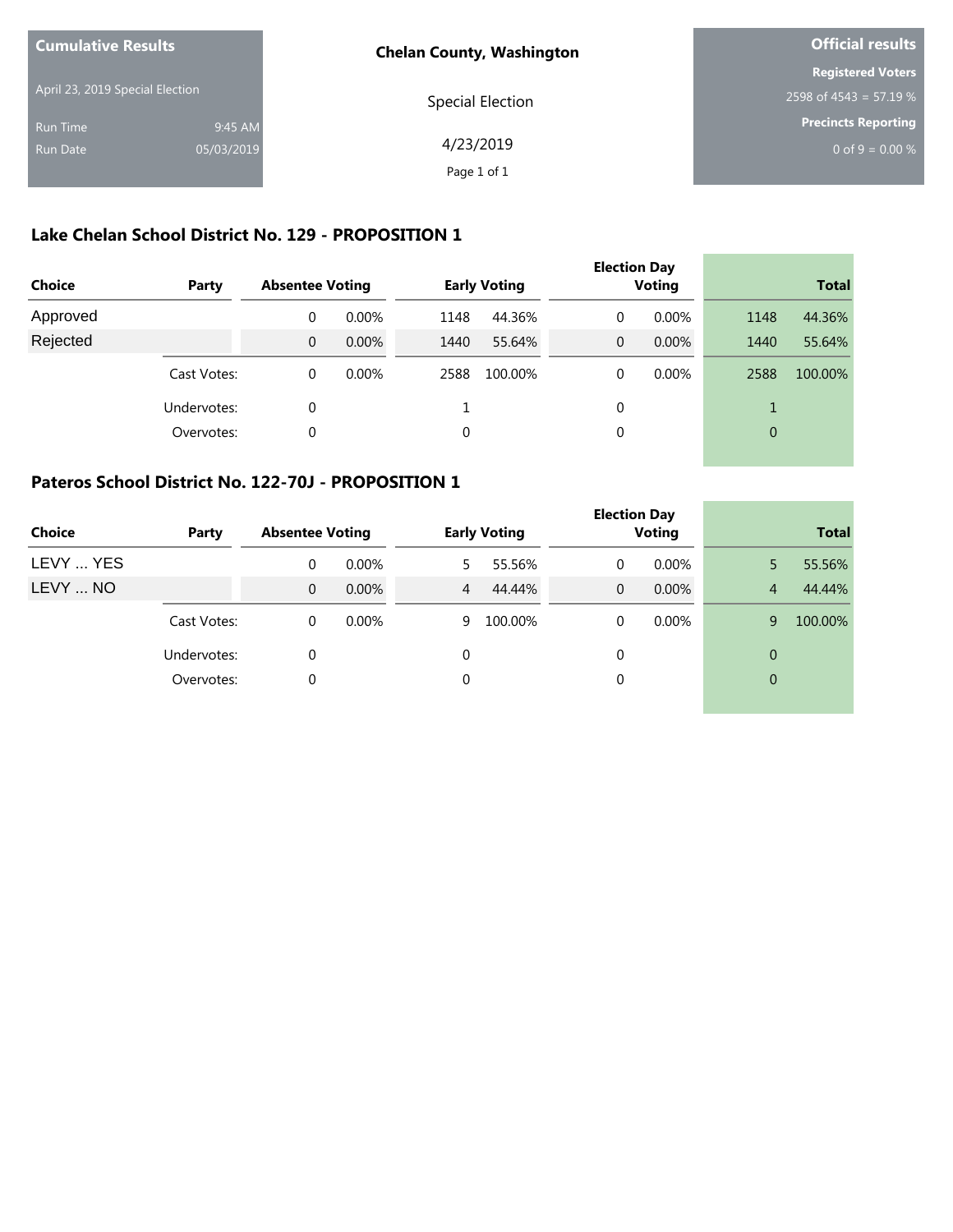| <b>Canvass Results</b>          |            | <b>Chelan County, Washington</b> | <b>Official results</b>    |
|---------------------------------|------------|----------------------------------|----------------------------|
|                                 |            |                                  | <b>Registered Voters</b>   |
| April 23, 2019 Special Election |            | Special Election                 | 2598 of 4543 = 57.19 %     |
| <b>Run Time</b>                 | 9:45 AM    | 4/23/2019                        | <b>Precincts Reporting</b> |
| <b>Run Date</b>                 | 05/03/2019 | Page 1 of 2                      | 0 of 9 = $0.00\%$          |

### **Lake Chelan School District No. 129 - PROPOSITION 1**

| <b>Precinct</b> | Approved       | Rejected | Cast Votes | Undervotes       | Overvotes      | Absentee Voting Ballots Cast | Early Voting Ballots Cast | Election Day Voting Ballots Cast | <b>Total Ballots Cast</b> | Registered Voters | Turnout Percentage |
|-----------------|----------------|----------|------------|------------------|----------------|------------------------------|---------------------------|----------------------------------|---------------------------|-------------------|--------------------|
| 171             | $\overline{4}$ | 5        | 9          | $\mathbf 0$      | $\mathbf 0$    | $\boldsymbol{0}$             | 9                         | $\mathbf 0$                      | 9                         | 32                | 28.13%             |
| 172             | 5              | $10\,$   | 15         | $\overline{0}$   | $\mathbf 0$    | $\mathbf{0}$                 | 15                        | $\boldsymbol{0}$                 | 15                        | 21                | 71.43 %            |
| 173             | 17             | 15       | 32         | $\mathbf 0$      | $\mathbf 0$    | $\mathbf 0$                  | 32                        | $\mathbf 0$                      | 32                        | 60                | 53.33 %            |
| 174             | 163            | 228      | 391        | $\mathbf{1}$     | $\mathbf 0$    | $\mathbf{0}$                 | 392                       | $\mathbf 0$                      | 392                       | 695               | 56.40 %            |
| 175             | 270            | 405      | 675        | $\boldsymbol{0}$ | $\mathbf 0$    | 0                            | 675                       | $\mathbf 0$                      | 675                       | 1165              | 57.94 %            |
| 710             | 178            | 197      | 375        | $\overline{0}$   | $\overline{0}$ | $\mathbf 0$                  | 375                       | $\overline{0}$                   | 375                       | 644               | 58.23 %            |
| 720             | 259            | 300      | 559        | $\mathbf 0$      | $\mathbf 0$    | $\mathbf 0$                  | 559                       | $\mathbf 0$                      | 559                       | 849               | 65.84 %            |
| 730             | 252            | 280      | 532        | $\mathbf 0$      | $\mathbf 0$    | $\mathbf{0}$                 | 532                       | $\boldsymbol{0}$                 | 532                       | 1059              | 50.24 %            |
| <b>Totals</b>   | 1148           | 1440     | 2588       | $\mathbf{1}$     | $\mathbf 0$    | $\mathbf 0$                  | 2589                      | $\mathbf 0$                      | 2589                      | 4525              | 57.22 %            |